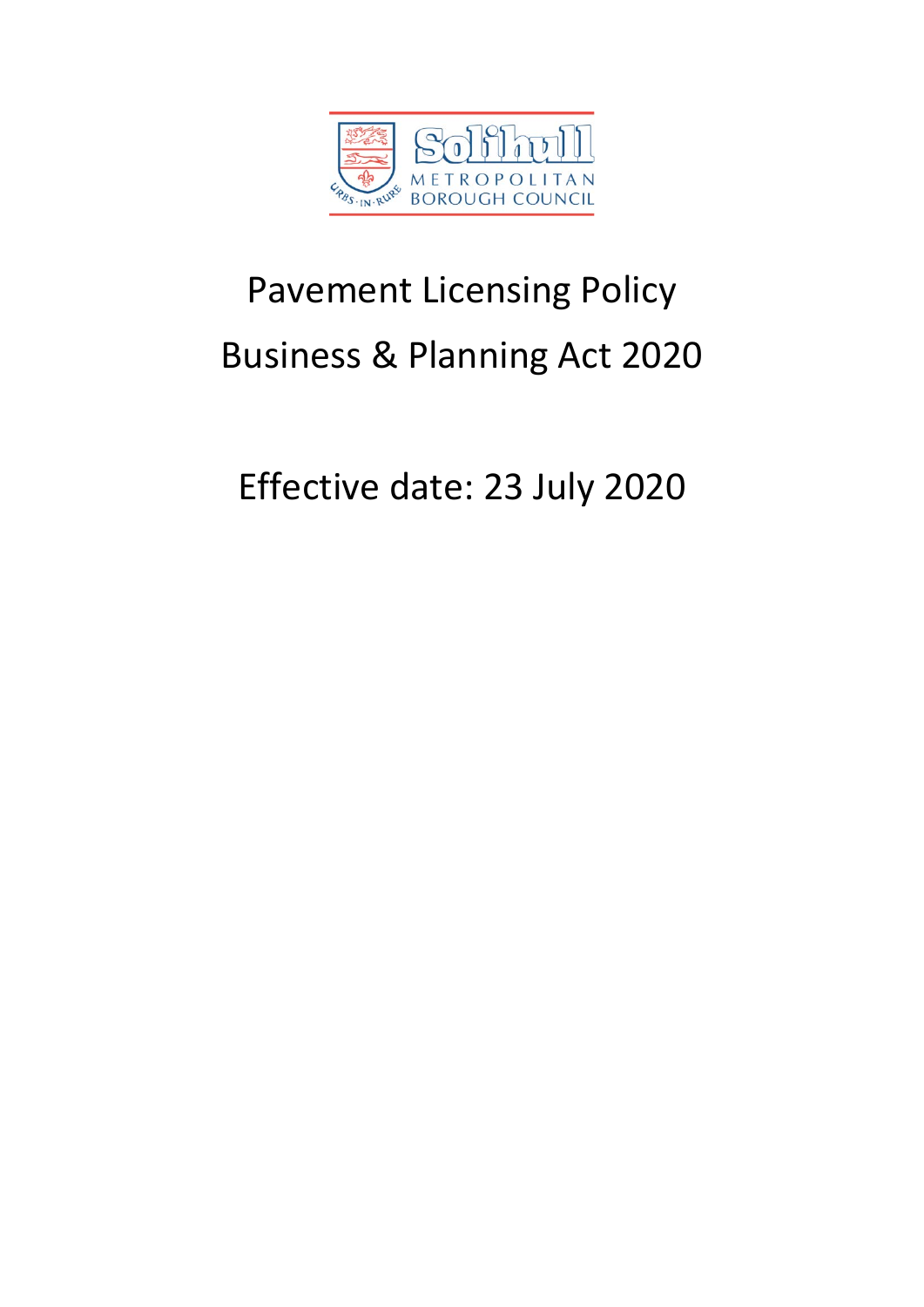## **1. Introduction**

The Business & Planning Act 2020 was passed to promote economic recovery and growth in response to the impact of the COVID-19 pandemic, and Part 1 of the Act creates a temporary regime for the granting of Pavement Licences for premises serving food and drink to place furniture on the pavement adjacent to their premises.

This new regime is distinct from the already existing permitting scheme under the Highways Act 1980. It is designed to be quicker, cheaper and more streamlined in the hope that it helps support businesses to operate safely while social distancing measures are in place.

The regime is due to be in place until 30 September 2021, when these provisions will expire in accordance with section 10 of the Act, and pavement licences will cease to have effect.

# **2. Scope**

## 2.1 Definition of a pavement licence

A pavement licence is a licence that is granted by, or deemed to have been granted by, the local authority, which allows the licence holder to place removable furniture over certain highways adjacent to the premises in relation to which the application was made, for certain purposes.

## 2.2 Eligible businesses

A business which uses (or proposes to use) premises for the sale of food or drink for consumption on or off the premises can make an application for a pavement licence. These include, but are not limited to, public houses, cafes, snack bars, restaurants, coffee shops, and ice cream parlours.

#### 2.3 Relevant land

Licences can only be granted in respect of highways listed in section 115A(1) of the Highways Act 1990. Generally, these are footpaths restricted to pedestrians or are roads or places to which vehicle access is restricted or prohibited. Highways maintained by Network Rail or over the Crown land are exempt, so a licence cannot be granted.

#### 2.4 Type of furniture permitted

The furniture that may be placed on the highway is as follows:

- Counters or stalls for selling or serving food or drink
- Tables, counters or shelves on which food or drink can be placed
- Chairs, benches or other forms of seating
- Umbrellas, barriers, heaters and other articles used in connection with the outdoor consumption of food or drink

The furniture is required to be removable, so it should not be a permanent fixed structure, and it should be easily moved and stored away of an evening, in line with any conditions attached to the licence. The furniture should also be 'in keeping' with the local area and environment.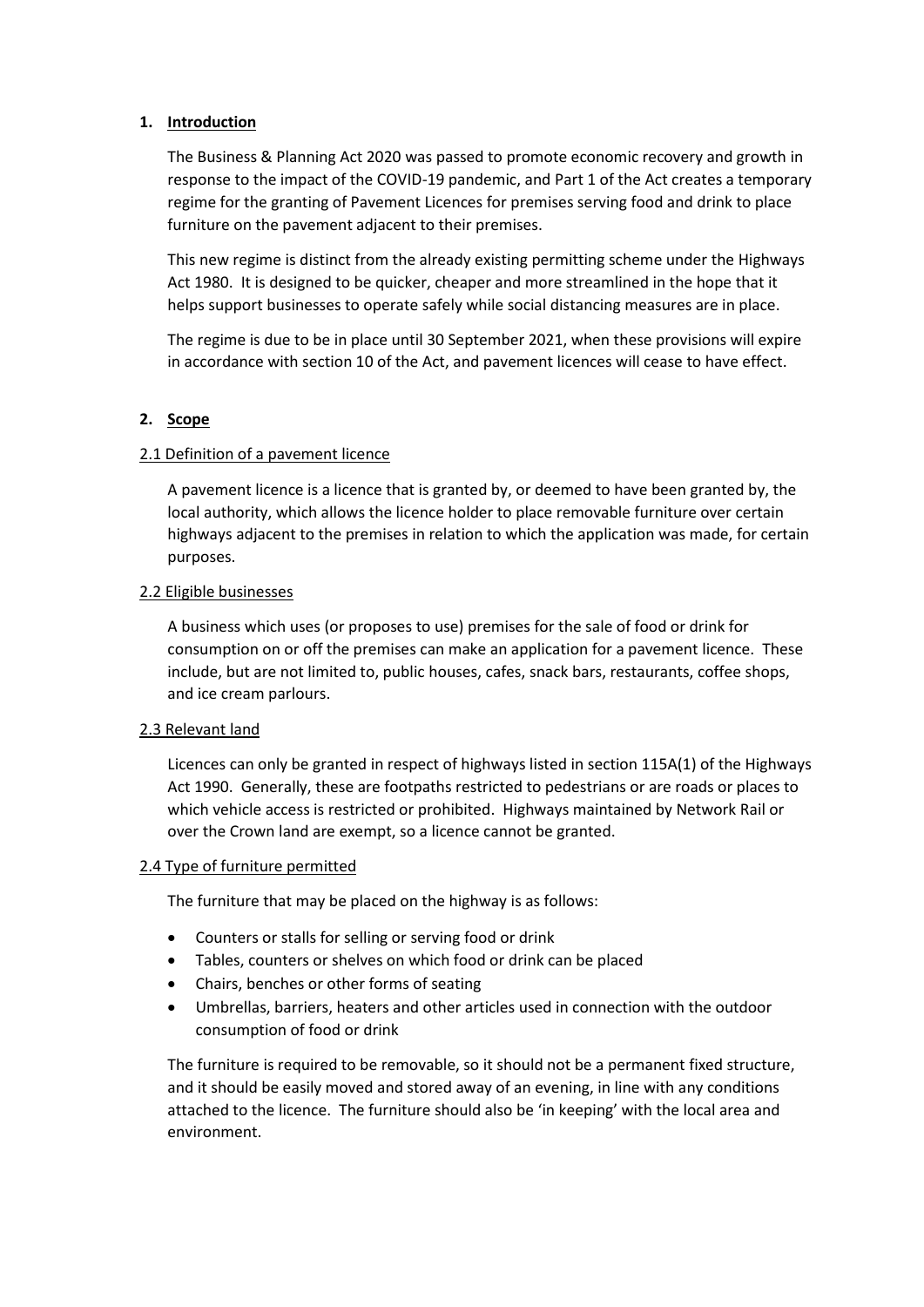### 2.5 Planning permission

Once a licence is granted, or deemed to be granted, the applicant will also benefit from deemed planning permission to use the land for anything done pursuant to the licence while the licence is in force.

# 2.6 Off-sales of alcohol

If the premises is currently licensed under the Licensing Act 2003 for the sale of alcohol for consumption on the premises, the Act modifies this provision to automatically extend the terms of the licence to allow sales of alcohol for consumption off the premises, subject to a cut-off time of 11:00pm or the closure of the outside area (whichever is earlier), without the need for a licence variation. This modification only extends to consumption, and not sale, so the licensed area will remain as authorised by the premises licence or club premises certificate.

## 2.7 Interaction with Part 7A of the Highways Act 1980

The Pavement Licensing regime runs in parallel with the existing scheme for the granting of pavement cafe licences under the Highways Act 1980, and any existing licences granted under the Highways Act 1980 remain valid. Those wishing to place removable furniture on the highway may apply for either type of licence. It should be noted that the Pavement Licensing regime under the Business & Planning Act is temporary, and any licences granted will expire on 30 September 2021 unless previously surrendered or revoked.

# **3. Application process**

- 3.1 Applications must be made electronically, via this link. Applications must be supported by the following:
	- Public liability insurance to the value of £5m
	- A plan of the business premises, clearly shown by a red line so that it can be easily identified
	- A plan of the proposed area of the highway, with measurements clearly shown
	- Photographs, brochures or website link to the proposed furniture
- 3.2 The Council has determined that the fee for making an application for a pavement licence is £100. This fee is non-refundable if the application is refused, withdrawn or if any licence granted is subsequently surrendered or revoked.
- 3.3 An application will not be considered complete until all of the application criteria is satisfied, including payment of the fee, and the consultation period will not commence until the day after a complete application has been made.

#### **4. Consultation**

#### 4.1 Applicant's duty to give notice of an application

The Act requires an applicant for a pavement licence to:-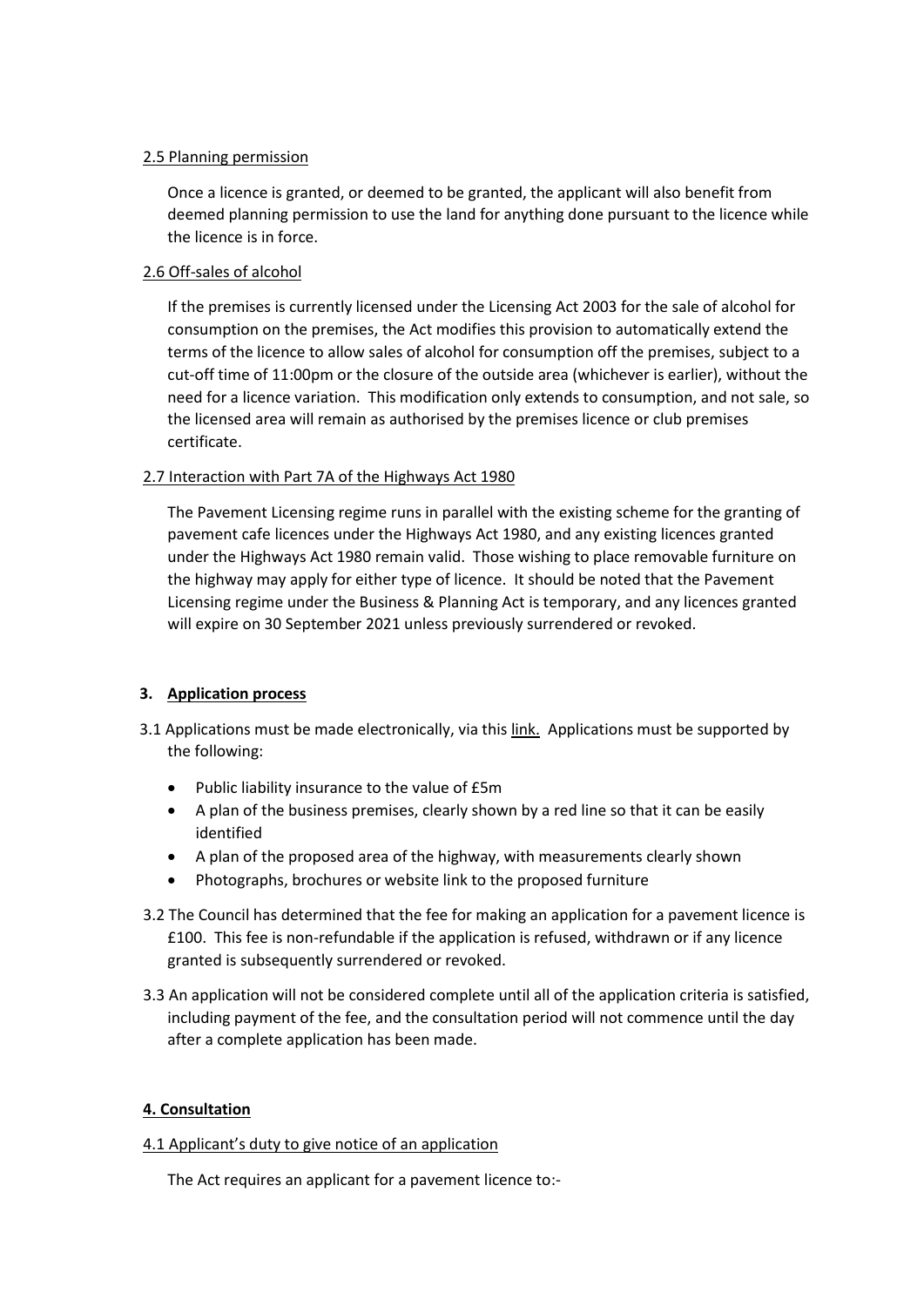- (a) On the day the application is made, fix a notice of the application to the premises so that it is readily visible to, and can be read easily by members of the public who are not on the premises, and
- (b) Secure that the notice remains in place until the end of the public consultation period, which means the period of 7 days beginning with the day after the day on which the application was made.

A template notice can be found here. Evidence of compliance with the notice requirements must be supplied to the Licensing Authority.

## 4.2 Consultation by the Licensing Authority

Before determining an application, the Licensing Authority will consult with the following:

- Solihull MBC Highways Authority
- Solihull MBC Planning Authority
- Solihull MBC Environmental Health
- Solihull MBC Economic Development
- Relevant Ward Members & Parish or Town Councils
- West Midlands Police
- West Midlands Fire Service

The Licensing Authority will also publish details of each application on its website. The consultation period runs for 7 days, starting with the day after the day on which a complete application is made to the Licensing Authority. Members of the public and others listed above may make representations about an application within this period.

The Licensing Authority must take into account representations received during the consultation period and consider them when determining whether or not to grant a licence.

# **5. Determination of applications**

- 5.1 The Licensing Authority supports the aims of the Act and wishes to assist with economic recovery and will therefore seek to grant licences where possible. However this aim must be balanced with the need to ensure that the granting of a licence does not put public health and safety at risk, does not lead to antisocial behaviour or noise nuisance, and ensures that the public, particularly those with disabilities or additional needs are unhampered when walking along streets.
- 5.2 When considering the needs of disabled people, the Licensing Authority will ensure to take into account factors such as the use and construct of barriers to demarcate the area, the positioning of furniture so as not to impede sight-lines, and the weight and type of furniture to ensure it stays in place and does not cause an obstruction.
- 5.3 The Licensing Authority expects applicants to demonstrate how they will make provision for outside seating where smoking is not permitted. Consideration should be given to the following (although this is not an exhaustive list):
	- Clear 'smoking' and 'non-smoking' areas with 'no-smoking signage displayed in designated 'smoke-free' zones in accordance with Smoke-free (signs) Regulations 2012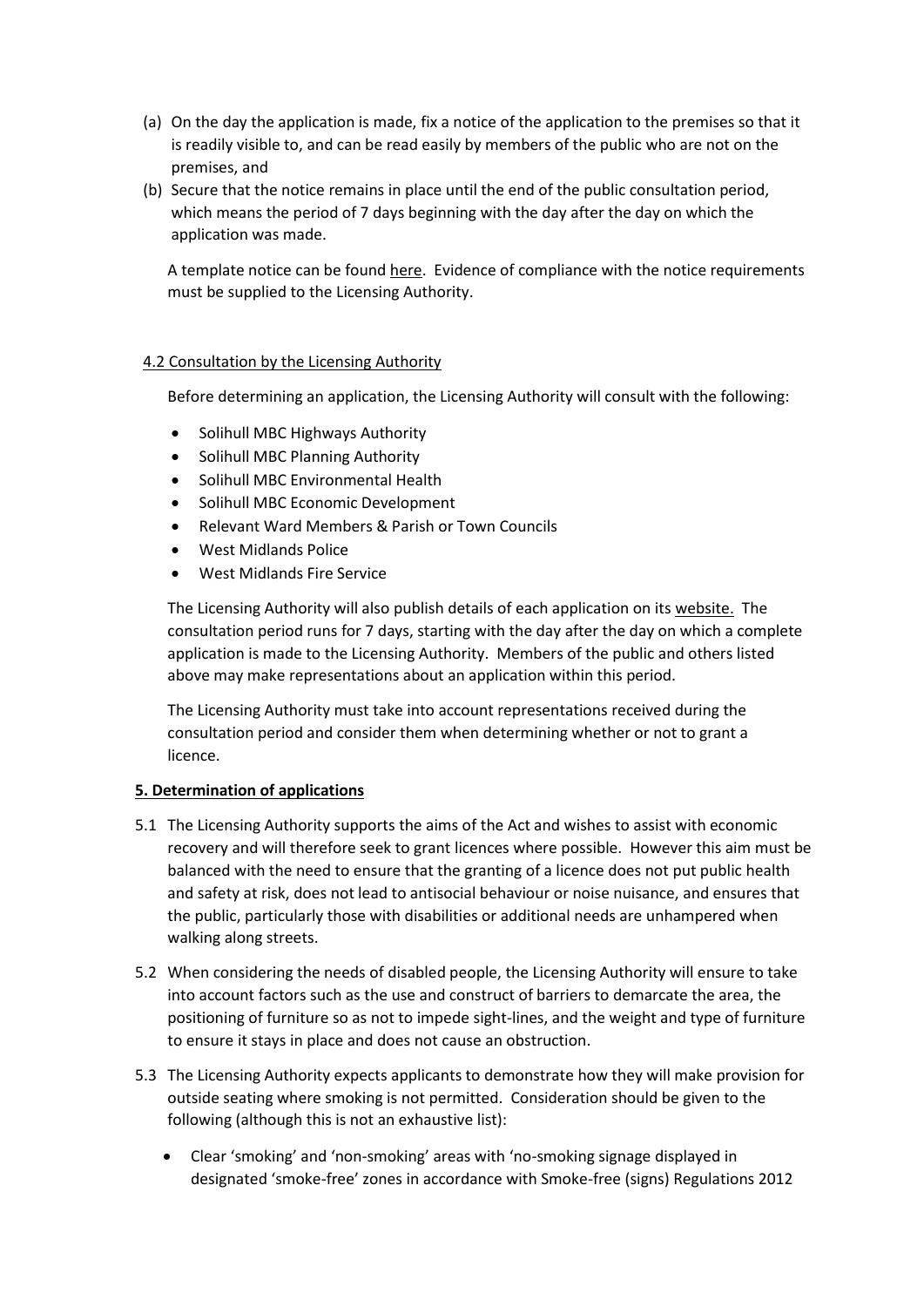- No ash trays or similar receptacles to be provided or permitted to be left on furniture where smoke-free seating is identified
- Licence holders should provide a minimum 2m distance between non-smoking and smoking areas, wherever possible
- 5.4 The Licensing Authority will consider all of the relevant circumstances when considering an application, and will treat each case on its own merits.
- 5.5 The Licensing Authority will not grant a licence when doing so would lead to any of the following effects:
	- (a) preventing traffic, other than vehicular traffic, from-

(i) entering the relevant highway at a place where such traffic could otherwise enter it (ignoring any pedestrian planning order or traffic order made in relation to the highway),

- (ii) passing along the relevant highway, or
- (iii) having normal access to premises adjoining the relevant highway,

(b) preventing any use of vehicles which is permitted by a pedestrian planning order or which is not prohibited by a traffic order,

(c) preventing statutory undertakers having access to any apparatus of theirs under, in, on or over the highway, or

(d) preventing the operator of an electronic communications code network having access to any electronic communications apparatus kept installed for the purposes of that network under, in, on or over the highway.

- 5.6 This list is non-exhaustive and there may be other reasons that the Licensing Authority may consider that the granting of the licence would, for example, undermine public health or safety, lead to anti-social behaviour or nuisance, or unreasonably hamper a pedestrian's ability to move freely.
- 5.7 The Licensing Authority will consider the following when determining applications:
	- Public health and safety for example, ensuring that use conforms with the latest guidance on social distancing and any reasonable crowd management measures required as a result of a licence being granted
	- Public amenity will the proposed use create nuisance to neighbouring occupiers by generating anti-social behaviour, excessive noise or litter
	- Accessibility taking a proportionate approach to considering the nature of the site in relation to which the application for a licence is made, its surroundings and its users, taking account of:
		- Any other temporary measures in place that may be relevant to the proposal, for example, the reallocation of road space. This could include pedestrianised streets and subsequent reallocation of this space to vehicles;
		- Whether there are other permanent street furniture or structures in place on the footway that already reduce access;
		- The impact of access and egress to the premises;
		- The impact on any neighbouring premises;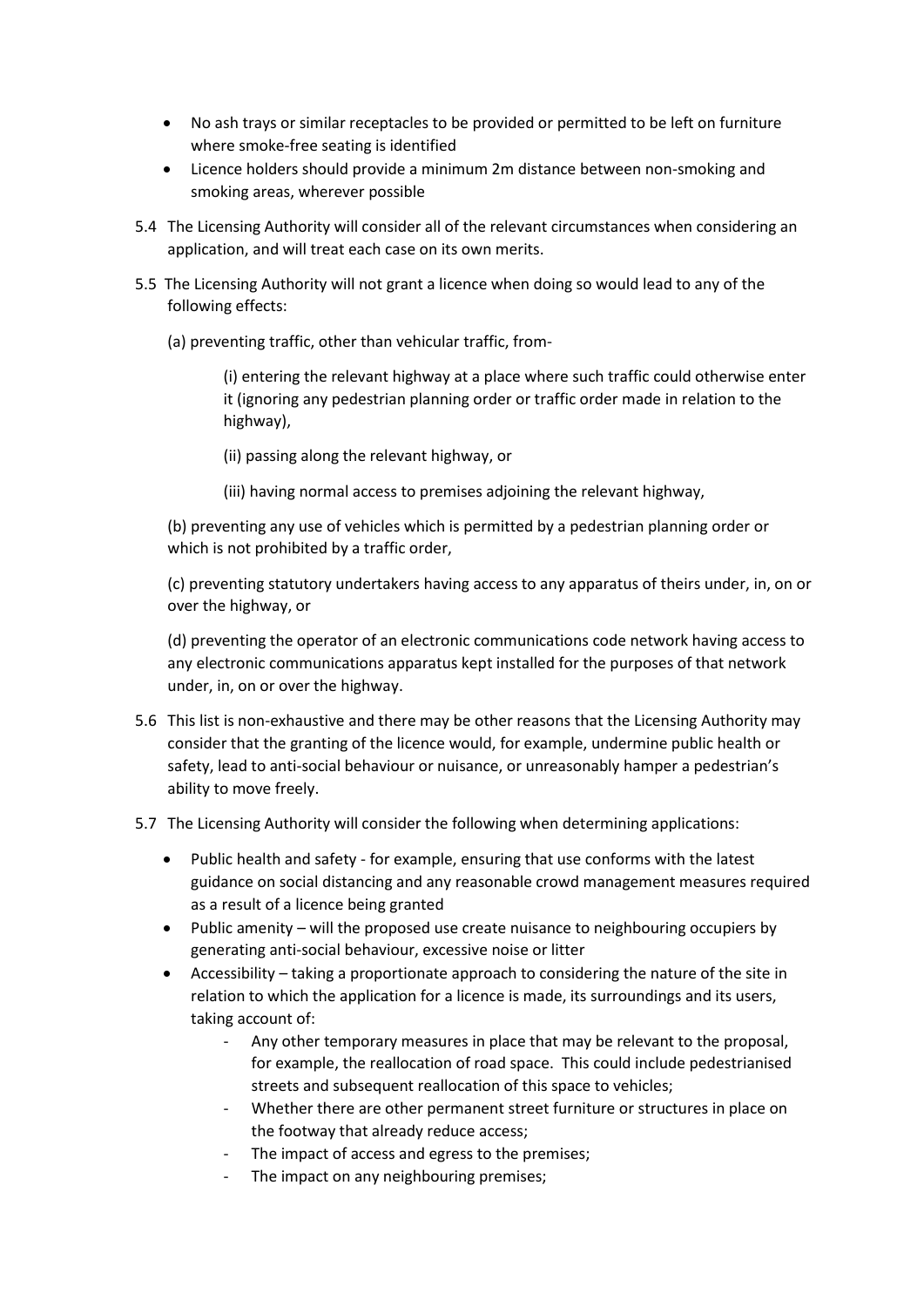- The recommended minimum footway widths and distances required for access by mobility impaired and visually impaired people as set out in section 3.1 of Inclusive Mobility; and
- Other users of the space, for example if there are high levels of pedestrian or cycle movements.
- 5.8 Applicants are strongly encouraged to talk to neighbouring businesses and occupiers prior to applying to the Licensing Authority, and to take any issues or concerns around noise, nuisance etc. into consideration as part of the proposal.
- 5.9 The Licensing Authority must determine an application within 14 days (not including public holidays) beginning with the day after the day on which the application is made. After the 7 day public consultation period, and having considered any objections or comments in respect of an application, the Licensing Authority may:
	- Grant the licence in respect of any or all of the purposes specified in the application;
	- Grant the licence for some or all of the part of the highway specified in the application;
	- Impose conditions on any licence granted; or
	- Refuse the application

If the Licensing Authority does not determine the application within the 14 day period, the application will be deemed to have been granted subject to the published local conditions shown at Appendix 1 and any national conditions published by the Secretary of State.

- 5.10 Where the Licensing Authority have published and attached a local condition that covers the same matter as set out in any national conditions published by the Secretary of State, the local condition takes precedence over the national condition where there is reasonable justification to do so.
- 5.11 In addition to the standard national and local conditions, the Licensing Authority may attach further reasonable conditions where there is clear justification for doing so. The need for further conditions will be judged on a case by case basis.

# **6. Licence Duration**

- 6.1 All licences will be granted until 30 September 2021, when they will expire along with the provisions under the Act, unless:
	- There is a good reason for granting a licence for a shorter period, such as plans for future changes in use of road space, in which case, this will be specified; or
	- The licence is deemed granted because the Licensing Authority did not determine it within the 14 day period, in which case the licence will be valid for 12 months, or until 30 September 2021, whichever is the shorter.

# **7. Enforcement and Revocation of Licence**

 7.1 The Licensing Authority will work closely with other agencies and licence holders in seeking to address any issues arising from the activities taking place under the authority of a pavement licence. In the first instance, advice and engagement will normally be appropriate.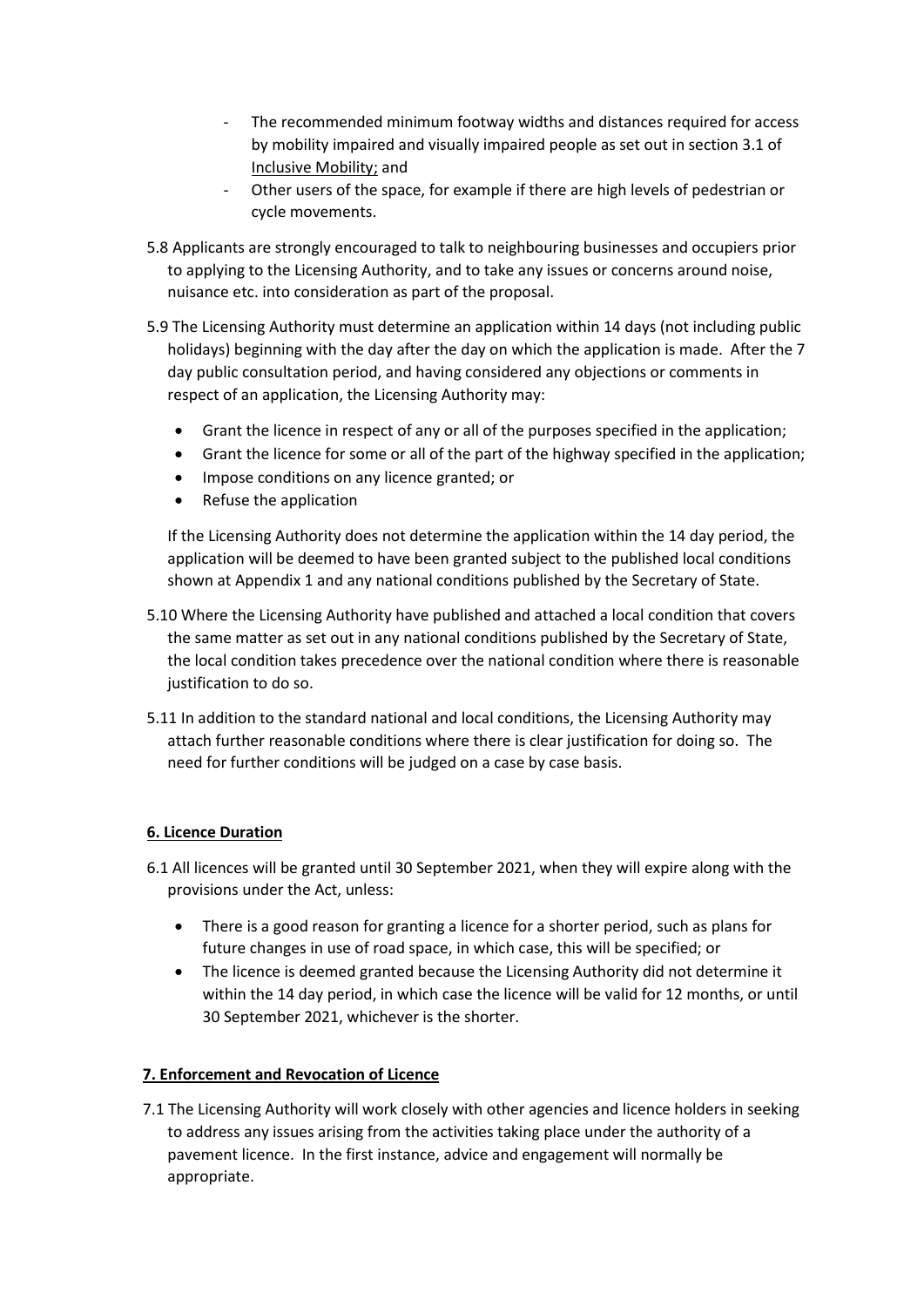- 7.2 If the issues cannot be resolved using this approach, and the Licensing Authority considers that the licence holder has breached any of the licence conditions, they may:
	- (a) Revoke the licence; or

(b) Serve a notice on the licence holder requiring the taking of such steps to remedy the breach as are specified in the notice, within such time as is so specified.

7.3 If the licence holder fails to comply with the notice, the Licensing Authority may:

- (a) Revoke the notice; or
- (b) Take the steps itself and recover the costs in doing so from the licence holder.

7.4 The Licensing Authority may also revoke a licence if it considers that:

(a) Some or all of the part of the relevant highway to which the licence relates has become unsuitable for any purpose in relation to which the licence was granted or deemed to be granted;

(b) As a result of the licence –

(i) there is a risk to public health or safety, or

(ii) anti-social behaviour or public nuisance is being caused or risks being caused, or

(iii) the highway is being obstructed (other than by anything permitted by the licence);

(c) Anything material stated by the licence holder in their application was false or misleading; or

(d) The licence holder did not comply with the duty to advertise their application.

### **8. Appeals**

- 8.1 The Act does not provide a statutory right of appeal against a decision to refuse or revoke a pavement licence, or against an enforcement notice served on a licence holder.
- 8.2 The Licensing Authority will always provide clear and justifiable reasons if a licence is refused or revoked, or if an enforcement notice is served.

#### **9. Review of Policy**

 9.1 This policy or the local conditions may be reviewed from time to time should there be changes to legislation, social distancing guidance, or as a result of local environment or highways consideration.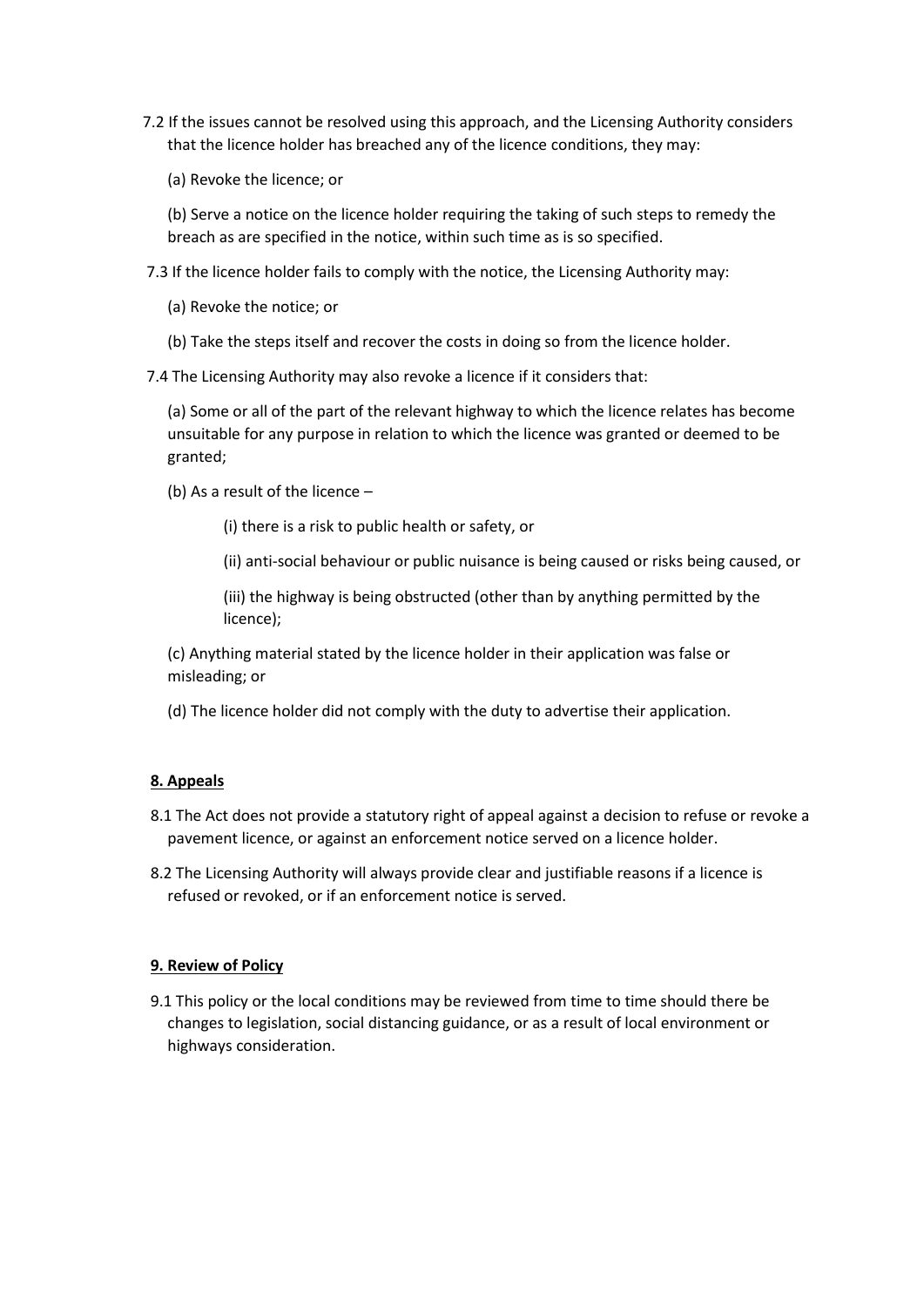# **Appendix 1**

## **Standard Local Conditions**

- 1. The licence must only be used for the purpose of placing removable furniture on the highway to sell or serve food or drink and/or allow it be used by people for consumption of food or drink supplied from or in connection with the use of the licence holder's business premises.
- 2. Furniture may only be placed within the area of the highway identified on the plan that accompanied the application for the licence.
- 3. The licence holder must ensure that furniture is positioned in such a way so as to ensure compliance with the relevant government guidance on social distancing, and that staff can service the space regularly for cleaning and other purposes in a manner that does not compromise their health and safety.
- 4. The licence holder must at all times the licence is in force ensure that they hold an insurance policy covering the activity for third party and public liability risks to a minimum value of £5m. The policy must indemnify Solihull Metropolitan Borough Council against all claims for injury, damage or loss to users of the highway arising from the use of the licensed area for the permitted purpose.
- 5. Furniture used shall be durable, stable and safe, and pose no risk to users. It should be securely fastened when in use to ensure that it is not liable to be moved by external forces, such as the effects of the wind or from being lightly knocked.
- 6. Clear routes of access along the footway must be maintained, taking into account the needs of people with disabilities. In all cases, at least 2 metres minimum of clear pedestrian passageway is to be maintained.
- 7. The area must be cleared regularly and as soon as possible between customers to minimise any litter on the highway. Litter must be cleared regularly from the highway in the vicinity of the removable furniture and washing down of the highway to remove any stains or spillages must be undertaken if necessary.
- 8. The licence holder must not make excavations or indentations of any description whatsoever in the surface of the highway or place or fix any equipment of any description in the said surface.
- 9. Unless another more restrictive condition has been attached to the licence in response to particular concerns raised during the public consultation period, the licence holder must ensure the furniture is not placed on the highway before 08:00 on any day and must remove it when the premises closes or by 22:00 on any day, whichever is the earliest.
- 10. The licence holder must observe and comply with any direction made a by a police officer, a fire and rescue officer or an officer of the Local Authority in relation to the use of the highway, including any direction to remove furniture from the highway.
- 11. The licence holder is responsible for the control of all noise emanating from the area of the highway covered by the licence and no amplified speech or music, musical instruments, radio or television shall be played within the area at any time.
- 12. The licence holder must not allow customers to engage in in anti-social behaviour or disorderly behaviour.
- 13. The licence holder must ensure that the area covered by the licence is monitored regularly to ensure that all conditions are being adhered to.
- 14. In no circumstances should any furniture placed on the highway under this licence interfere with required vision lines for traffic and pedestrians.